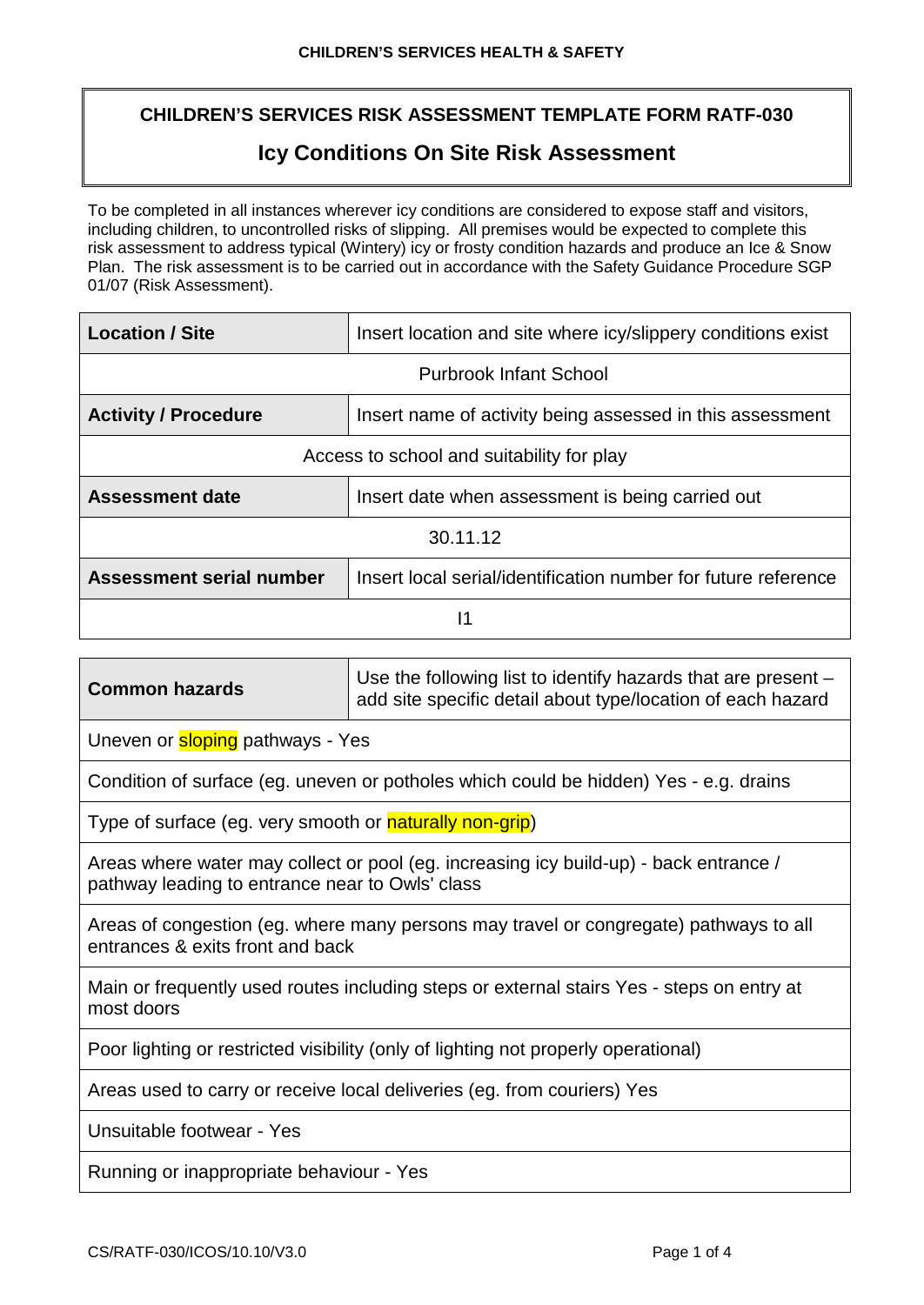## **CHILDREN'S SERVICES HEALTH & SAFETY**

Accessible parking & routes for disabled persons including sloping areas - Yes

Unfamiliar visitors (eg. who may not use normal routes or know area) - Yes

| <b>Identify additional hazards</b>                                               | Record all other hazards that are specific to this activity |  |
|----------------------------------------------------------------------------------|-------------------------------------------------------------|--|
| Possible injury to persons involved in clearing / gritting / salting of pathways |                                                             |  |
| Insufficient quantities of grit / gritting materials                             |                                                             |  |
|                                                                                  |                                                             |  |

| Identify people at risk   | Circle boxes where persons may be affected by hazards |           |
|---------------------------|-------------------------------------------------------|-----------|
| <b>Employees</b>          | <b>YES</b>                                            | <b>NO</b> |
| <b>Visitors</b>           | <b>YES</b>                                            | <b>NO</b> |
| <b>Contractors</b>        | <b>YES</b>                                            | <b>NO</b> |
| <b>Vulnerable persons</b> | <b>YES</b>                                            | <b>NO</b> |
| <b>Pupils</b>             | <b>YES</b>                                            | <b>NO</b> |

| <b>Existing level of risk</b> |               | Consider current level of risk |     |                   |
|-------------------------------|---------------|--------------------------------|-----|-------------------|
| <b>HIGH</b>                   | <b>MEDIUM</b> |                                | ∟OW | <b>NEGLIGIBLE</b> |

| <b>Common control measures</b>                                                                                                     | Use the following list to identify controls that are required -<br>add site specific detail about type/location of each control |  |  |
|------------------------------------------------------------------------------------------------------------------------------------|---------------------------------------------------------------------------------------------------------------------------------|--|--|
| General procedures in place for when snow, ice or frost present or due - Yes - additional<br>communication as on Ice and Snow Plan |                                                                                                                                 |  |  |
| Produce an Ice & Snow Plan (using Ice & Snow Plan Template from H&S website) - Yes                                                 |                                                                                                                                 |  |  |
| Identification of areas most in need of gritting or safeguarding - Yes - key access areas /<br>pathways and steps                  |                                                                                                                                 |  |  |
| System in place to report specific slip hazards & affect suitable controls - cordon off unsafe<br>areas                            |                                                                                                                                 |  |  |
| Use of temporary warning signs & physical barriers to isolate icy areas Yes                                                        |                                                                                                                                 |  |  |
| Safe system & practice for remedial arrangements Yes                                                                               |                                                                                                                                 |  |  |
| Advance arrangements for supply and/or storage of suitable grit Yes                                                                |                                                                                                                                 |  |  |
| Consideration and contingencies for use of alternative routes Yes                                                                  |                                                                                                                                 |  |  |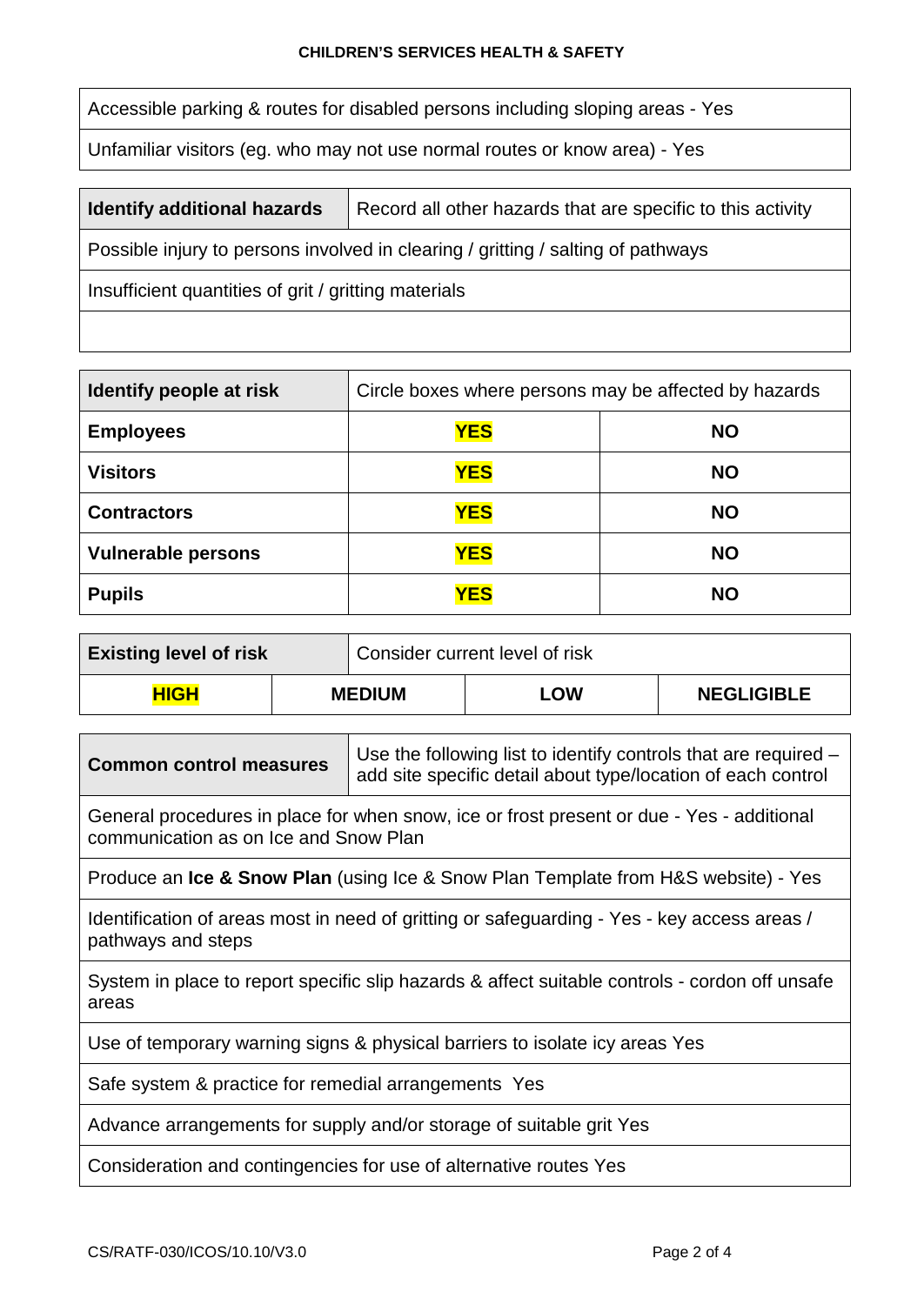Maintained and non-slip surfaces (as appropriate) - as far as possible

Handrails provided where necessary - by steps

Local footwear code or guidance for icy/snowy/frosty conditions - guidance to parents and staff

Monitoring of running or behaviour (as appropriate) Yes - advice and increased supervision for children

Safe working procedures for moving & handling activities (eg. laying grit) Yes

Moving & handling training as necessary (eg. for when moving/laying grit) Yes - caretaker

Reasonable arrangements for appropriate warnings Yes

One way systems to ensure use of safe or treated routes (as appropriate) Yes

Revised accessibility arrangements for affected or slippery routes Yes

Additional pre-warning & advice to disabled visitors, staff or residents - for staff telephone chain in operation / disabled access parking space cleared as priority

Particular attention to accessible parking areas or provision of assistance - see above

On-site route diversions (eg. through grass, non-slip or treated routes) Yes

|                                                                                                                                        | <b>Additional control measures</b>   List any other control measures that you are going to use |  |
|----------------------------------------------------------------------------------------------------------------------------------------|------------------------------------------------------------------------------------------------|--|
| • staff to seek additional advice / consult on when and which areas of site may be<br>accessed for play / learning. (HT/DHT to advise) |                                                                                                |  |
|                                                                                                                                        |                                                                                                |  |

| <b>Remaining level of risk</b> |               |  | Consider level of risk following use of control measures |                   |
|--------------------------------|---------------|--|----------------------------------------------------------|-------------------|
| <b>HIGH</b>                    | <b>MEDIUM</b> |  | <b>LOW</b>                                               | <b>NEGLIGIBLE</b> |
|                                |               |  |                                                          |                   |

| <b>Assessor's comments</b> | Insert comments relevant to findings as appropriate |  |  |
|----------------------------|-----------------------------------------------------|--|--|
|                            |                                                     |  |  |
|                            |                                                     |  |  |

| <b>Name of assessor</b>   | <b>Signature of assessor</b>                          | <b>Date</b>        |
|---------------------------|-------------------------------------------------------|--------------------|
| Lara G. Jelliff           |                                                       | 30th November 2012 |
|                           |                                                       |                    |
| <b>Manager's comments</b> | Insert comments relevant to assessment as appropriate |                    |